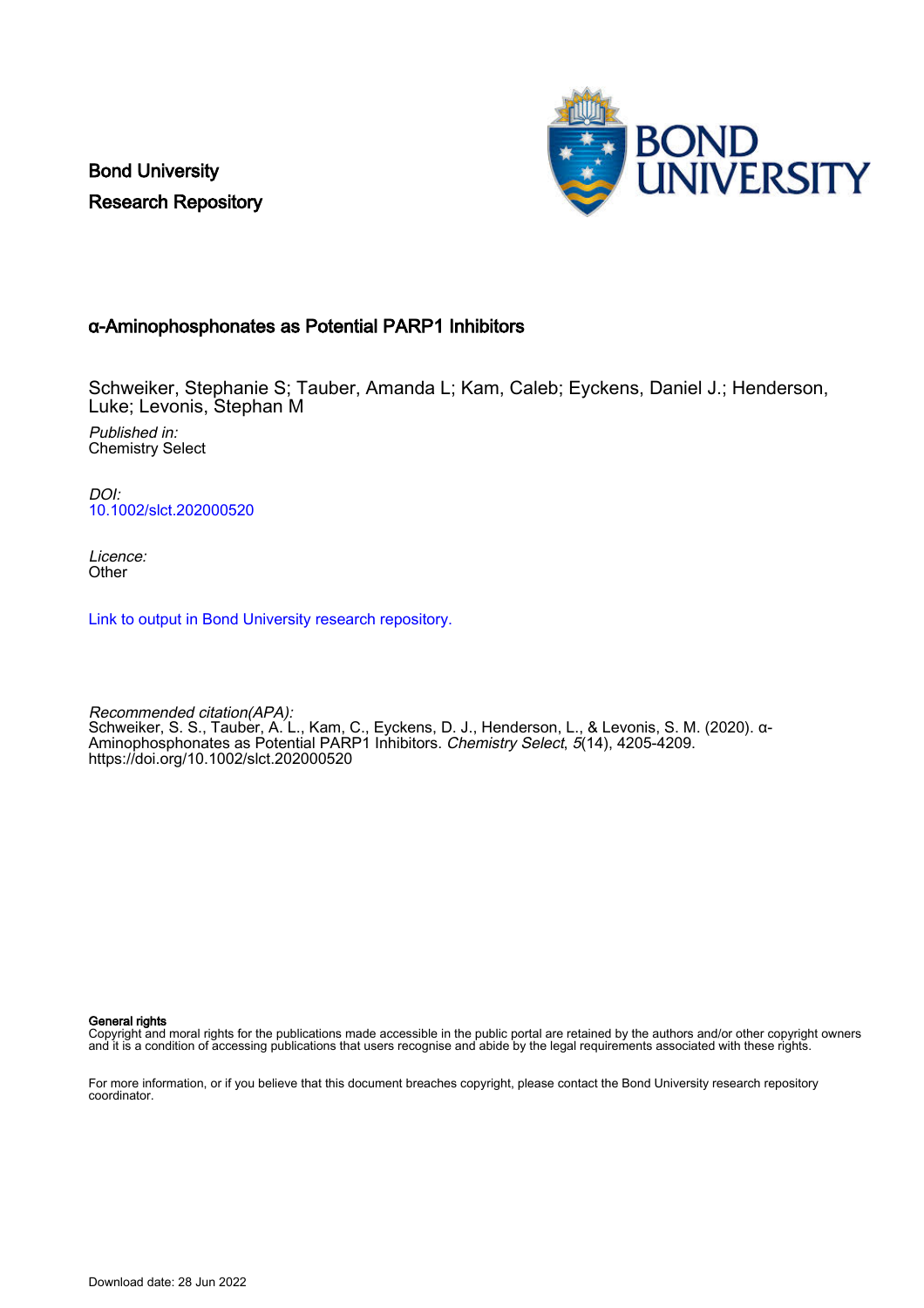DOI: 10.1002/slct.202000520

Communication

Medicinal Chemistry & Drug Discovery

Received: 5.^February.^2020

Accepted: 1.^April.^2020

# **-Aminophosphonates as Potential PARP1 Inhibitors**

Dr. Stephanie^^S. Schweiker0000-0002-0978- 2569, $*^{[a]}$  Amanda<sup> $\wedge\wedge$ </sup>L. Tauber,<sup>[a]</sup> Caleb $\wedge\wedge$ M. Kam, <sup>[a]</sup> Daniel<sup> $\wedge \wedge$ </sup>J. Eyckens, <sup>[b]</sup> Dr. Luke<sup> $\wedge \wedge$ </sup>C. Henderson<sup>[b]</sup> and Dr. Stephan<sup>^^</sup>M. Levonis <sup>[a]</sup>

- [a] <orgDiv/>Faculty of Health Sciences and Medicine, <orgName/>Bond University, <city/>Gold Coast, <postCode/>4229, <countryPart/>Queensland, <country/>Australia E-mail: sschweik@bond.edu.au
- [b] <orgName/>Deakin University, <street/>Pigdons Road, <city/>Waurn Ponds Campus, <countryPart/>Geelong, <postCode/>3216, <countryPart/>Victoria <country/>Australia0
- $\langle$ pict $\rangle$  Supporting information for this article is available on the WWW under <url>http://dx.doi.org/10.1002/slct.202000  $520$   $\langle$  url  $>$

 $\alpha$ -Aminophosphonates Binding affinity DNA damage Drug discovery

PARP1 inhibitors

PARP1 is well known for binding to damaged DNA and signaling the DNA repair mechanisms within a cell. We propose a new class of PARP1 inhibitors the  $α$ -aminophosphonates that target the activation mechanism unique to the PARP1 enzyme. Twenty three Compounds were screened *in silico* for their binding interactions and tested for inhibitory activity against PARP1. Two lead  $\alpha$ –Aminophosphonates were identified as effective PARP1 inhibitors.

ADP-ribosyl transferase member 1 (PARP1) is primarily known for its involvement in signaling DNA damage repair mechanisms within a cell. PARP1 inhibitors are used currently for the management of breast cancer (BRCA) gene mutated breast and ovarian cancers. These current generation PARP1 inhibitors are non-selective for PARP1, over the PARP superfamily enzymes. Here we report on a novel class of PARP1 inhibitors, the  $\alpha$ aminophosphonates. α–Aminophosphonates 1--23

were screened *in silico* for their binding interactions and tested for inhibitory activity against PARP1.  $\alpha$ -Aminophosphonates 17 and **20** were identified as the most effective PARP1 inhibitors. They inhibited PARP1's activity, at  $10^{\text{A}}$ μM, by 63±3% and 56±3%, respectively.

■ **■** Dear author, Table 3 is missing, please

check and correct ■ ■

## **Introduction**

*This is the peer reviewed version of the following article:* 

1

*Schweiker, S. S., Tauber, A. L., Kam, C., Eyckens, D. J., Henderson, L., & Levonis, S. M. (2020). α‐Aminophosphonates as Potential PARP1 Inhibitors. Chemistry Select, 5(14), 4205-4209, which has been published in final form at [https://doi.org/10.1002/slct.202000520.](https://doi.org/10.1002/slct.202000520) This article may be used for non-commercial purposes in accordance with Wiley Terms and Conditions for Use of Self-Archived Versions*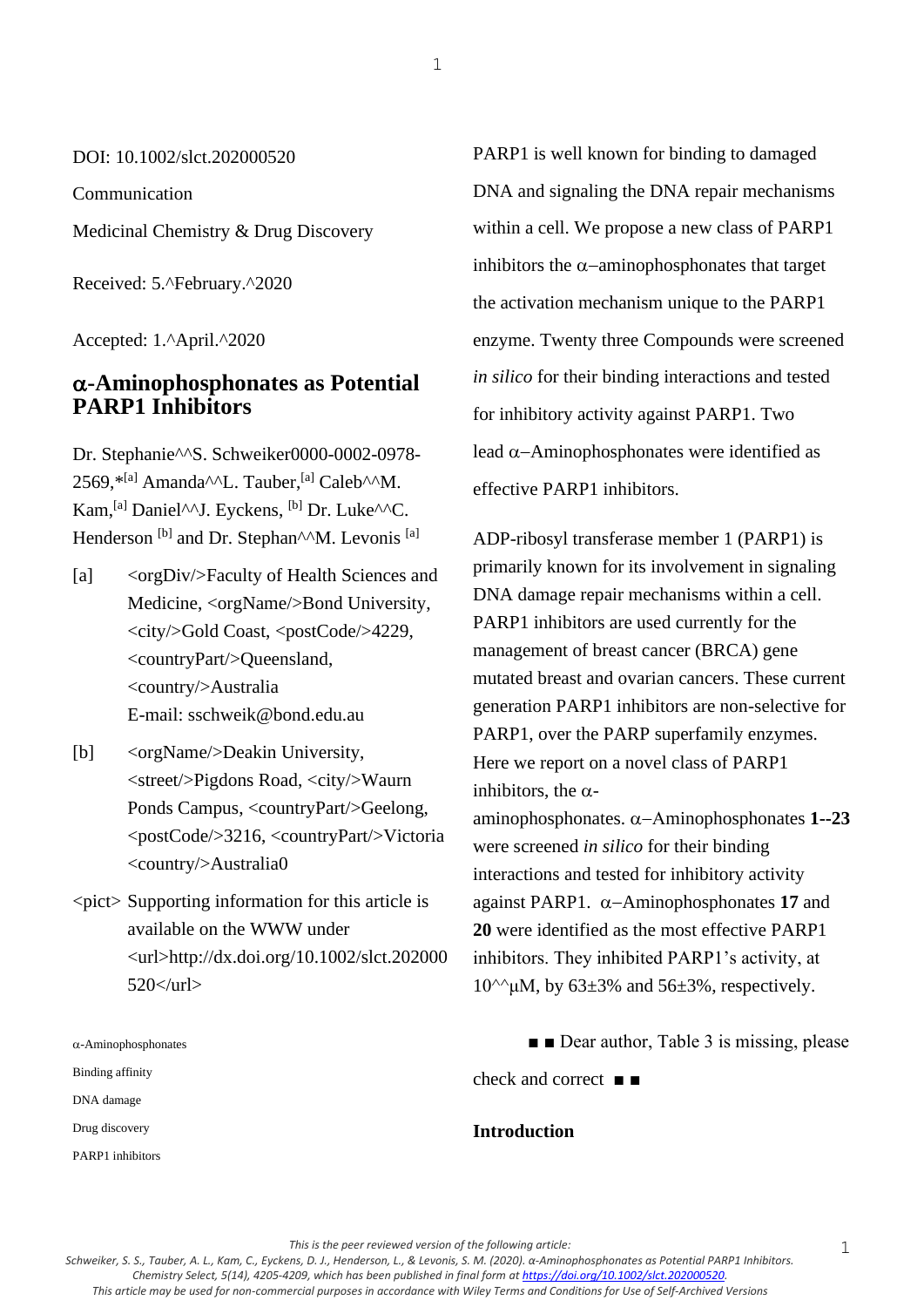ADP-ribosyl transferase member 1 (PARP1, alternatively named ARTD1) belongs to a family of 18 enzymes which are responsible for catalysing the post-translational addition of ADPribose (ADPr) moieties onto target proteins.[1] PARP1 is classified as a poly(ADPr) polymerase (PAR) since it can transfer multiple ADPr units onto a target protein, given NAD is available as a donor. PARP1 is involved in multiple cellular processes, including, binding to and singling the repair of damaged DNA sequences, transcriptional regulation, and cell death signalling.<sup>[2]</sup> PARP1 is activated when a cell's DNA is damaged. Once activated, PARP1 binds to the damaged DNA and signals the repair mechanism which allows the damaged cells to evade cell death. Other nuclear PARPs, such as PARP2 and PARP3, are also activated upon DNA damage and are also involved in repairing damaged DNA.[3,4]

PARP1 inhibitors have possible applications to treat cancer and inflammatory diseases. They have been shown to be highly successful in the management of BRCAassociated breast and ovarian cancers, as well as in tumours where BRCA genes may be dysfunctional.<sup>[5]</sup> This is due to an effect know as *synthetic lethality.* Cells possessing the mutated BRCA gene lack the ability to repair DNA breaks by homologous recombination and thus rely on PARP1 to mediate DNA repair. If PARP1 is inhibited, these mutated cells can no longer repair DNA and are cytotoxically affected by the PARP1 inhibition. However, cells not possessing the BRCA mutation are still able to complete DNA repair via the operational BRCA gene.<sup>[6]</sup>

PARP1 inhibitors have also been shown to be protective in a range of diseases including diabetes, stroke, rheumatoid arthritis, cardiovascular diseases, and inflammatory diseases.[7--9] Currently, there are four FDA approved PARP1 inhibitors on the market, Olaparib, Rucaparib, Niraparib and Talazoparib. There is also another in the late stages of clinical development, Veliparib. All five of these PARP1 inhibitors are nonselective for PARP1 and also inhibit PARP2 with similar potency.[4] However, there is still a drive for the drug discovery of PARP inhibitors. Amongst reported resistance to some of the marketed PARP1 inhibitors <sup>[10]</sup>, a majority of these inhibitors operate in some form, as a nicotinamide mimetic, mirroring the pharmacophoric features as NAD, a ubiquitous coenzyme which is required for many metabolic reactions. As a consequence, many of these NAD analogues that reach clinical trials for PARP1, fail to progress past the early stages due to the

*This is the peer reviewed version of the following article:* 

2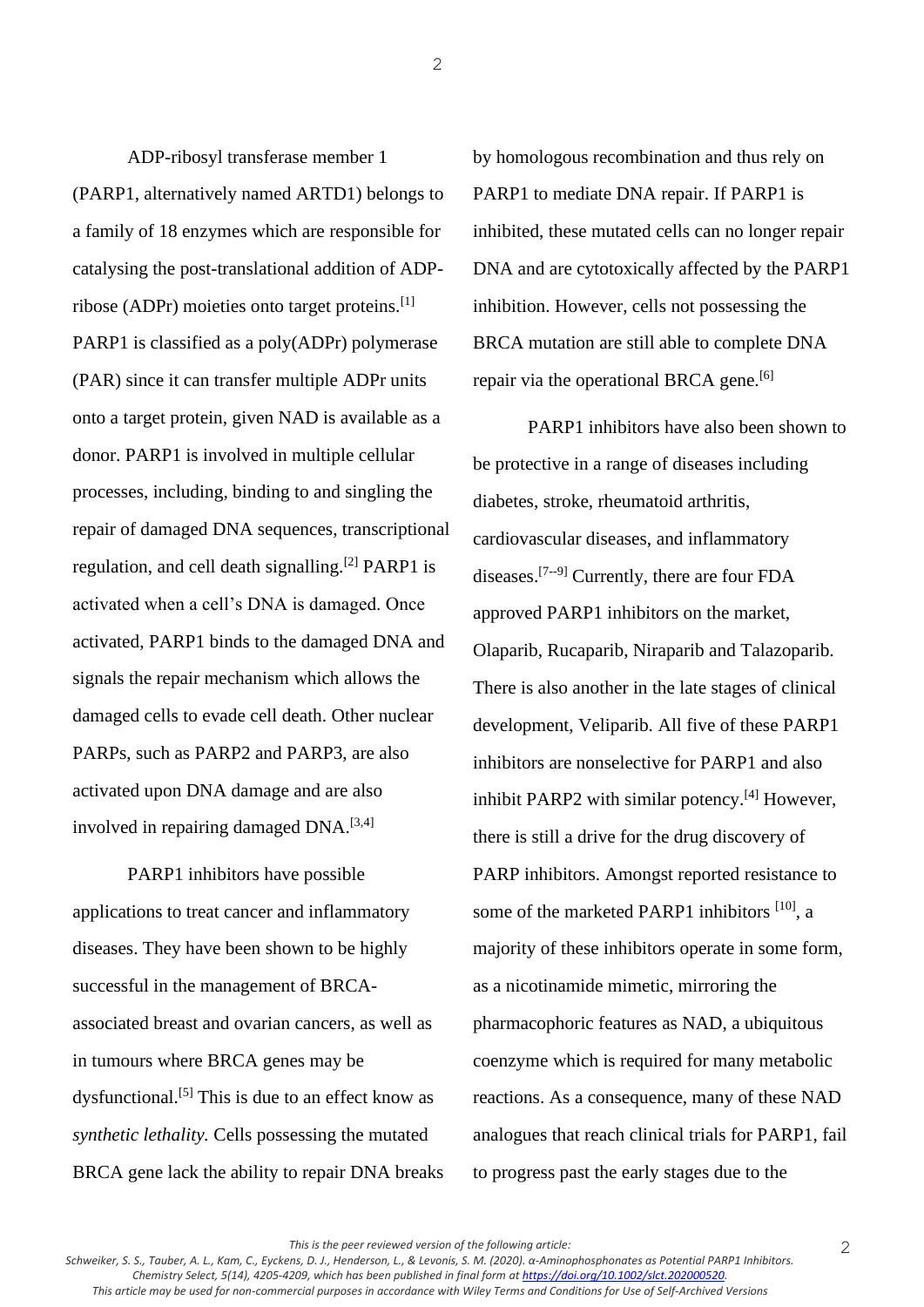unintentional competition with other cellular pathways that utilise  $NAD^+$  as a cofactor.<sup>[11]</sup> These interactions with other pathways are often correlated to some of the unwanted side effects and toxicities of PARP1 inhibitors.[4] The concept of a non-NAD-like PARP1 inhibitor that targets the activation mechanism which is unique to the PARP1 enzyme only has the potential to alleviate or reduce these unwanted side effects.[12,13] This paper will report on a novel class of PARP1 inhibitors, the  $\alpha$ -aminophosphonates.

3

### **α-Aminophosphonate Scaffold**

This series of  $\alpha$ -Aminophosphonates were computationally analysed in the catalytic domain typically where NAD binds. They possess a phosphonate moiety, similar to NAD, and also have multiple aromatic rings to enhance the pi-pi interactions within the catalytic domain. The compounds had varying nitro, halogen, esters, alkyl and hydroxy groups to further our understanding of the structure activity relationship within the domain.

### **Docking Results**

Compounds **1--23**, synthesised as previously reported $[14]$ , were docked into the catalytic domain of PARP1 (4ZZZ.pdb) using PyRx and AutoDock Vina with a root mean

square deviation (RMSD)<schr1> between the xray crystallographic ligand with the docked pose to be  $1.48^{\text{AA}}$ . The binding affinity (Kcal/mol) was determined, with a more negative binding affinity being representative of a better fit into the binding pocket. The docked poses were analysed for key molecular interactions (Tables^^1<tabr1><tabr2><tabr3>--  $4 \lt$ tabr $4$ >).<sup>[15,16]</sup> The  $\alpha$ -aminophosphonate compounds investigated can be split into three main groups. Those substituted on the original arylamine **1** to **11** (Table^^1<xtabr1>), those substituted on the original aldehyde **12** to **18** (Table^^2<xtabr2>), and the *bis*- −aminophosphonates **20** to **23**

(Table^^3<xtabr3>).<figr1>

Most  $\alpha$ -aminophosphonates docked with interaction to Tyr907 and some were situated between the aromatic rings of Tyr907 and Tyr896. −Aminophosphonate **1** is an example of a compound that is anchored by Tyr907 via a hydrophobic/pi-pi interaction (Figure^^2<figr2>). −Aminophosphonate **2** displayed a binding affinity of  $\langle M - 10.4 \rangle$  to PARP1. Upon investigation of the docked poses that a hydrogen bonding was observed to His862 and hydrophobic/pi-pi interaction with Tyr907 (Figure^^2<xfigr2>).

*This is the peer reviewed version of the following article:*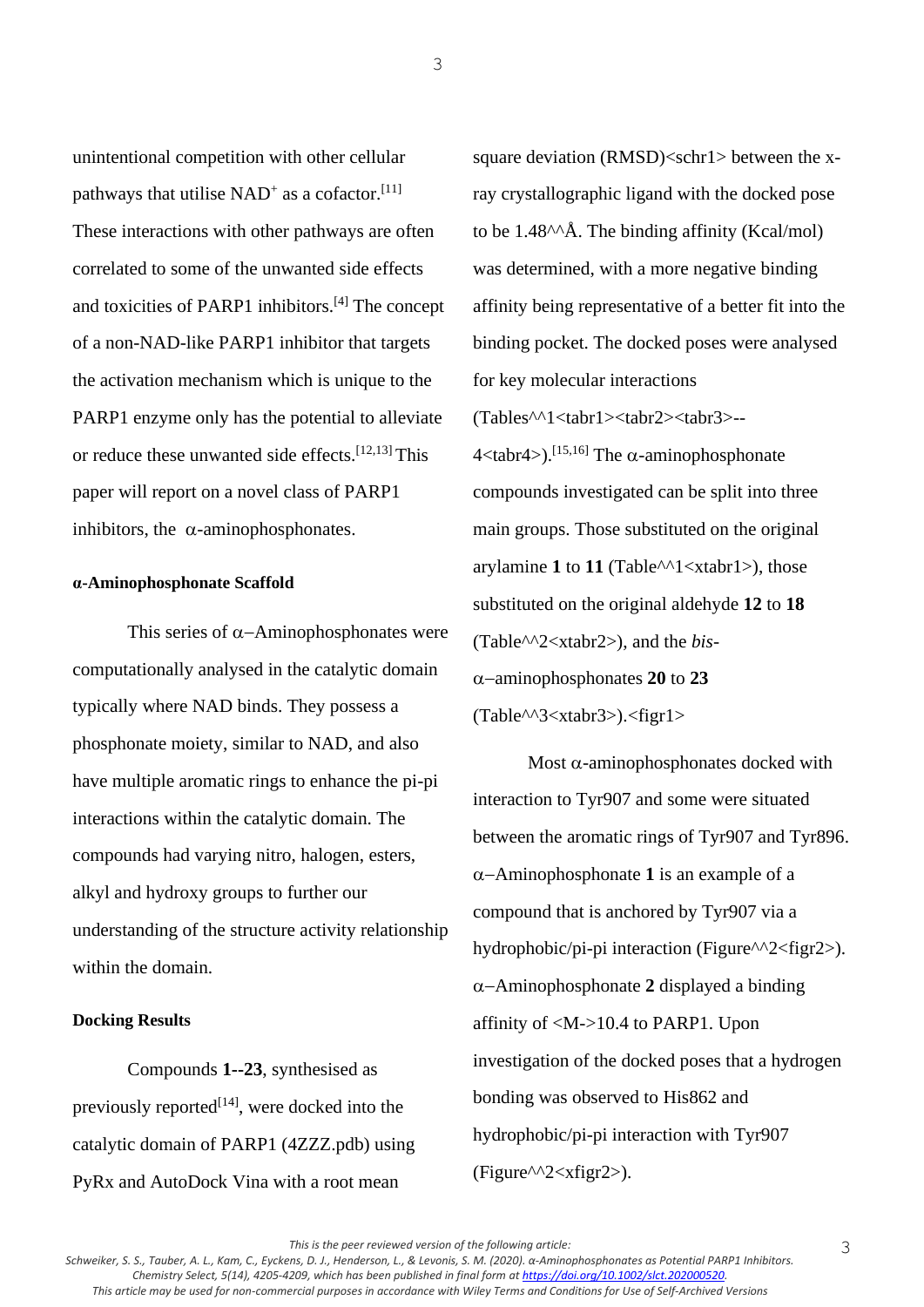$\alpha$ -Aminophosphonates **5** and **6** when docked with PARP1 both displayed the expected position between Tyr907 and Tyr896 with additional hydrogen bonding observed with **5** to both Asp766 and Arg878 (Figure $\frac{\text{A}}{3}$  / figr3>).

Literature has proposed that residue Asp766 may be responsible for the selectivity of PARP1 over PARP2 which was observed in the docked pose of **5** with PARP1.[4] −Aminophosphonate **14** displayed a binding affinity of <M->9.9 Kcal/mol with positioning between Tyr907 and Tyr896 (Figure^^4<figr4>). Compound **17** displayed a binding affinity to PARP1 with <M->10.3 Kcal/mol. Upon investigation of the docked poses, a hydrogen bonding interaction with Glu763 was observed. However, hydrophobic interaction was not evident  $(Figure^{\wedge A} \leq xfigr4$ .

Compound **20**, a *bis*-

 $\alpha$ −aminophosphonate, is much larger than compounds **1** to **18**. Compound **20**, when docked into the PARP1 catalytic domain, displayed the typical pose consistent with other examples. Compound **20** also displayed the highest binding affinity out of the library with <M->11.2 Kcal/mol to PARP1. Its docked pose revealed a hydrophobic/pi-pi interactions with Tyr896  $(Figure^{\wedge}5 < figr5$ ).

#### **Biological Evaluation in PARP1 Assay**

4

Seven of the docked  $\alpha$ -aminophosphonates (**1**, **2**, **5**, **6**, **14**, **17**, and **20**) were assessed for inhibitory activity against recombinant PARP1 enzyme through a library screening luminescence assay. While these compounds may not represent the most potent of the proposed structures they do represent an excellent cross-section of the structures and substitution patterns possible in this scaffold. The assay was performed at a final PARP1 concentration of 2.5 ng/uL and compound concentration of  $10^{\text{A}}/\mu\text{M}$ .

The assay included a blank representing full inhibition of the PARP1 enzymes and a positive control representing no PARP1. Compound **17**, a dichloro-substituted benzaldehyde  $\alpha$ -aminophosphonate, was identified as the most effective of the seven assessed compounds, inhibiting PARP1 by 63±3% (Table^^4<tabr4>). The docked pose of **17** showed hydrogen bonding interactions with Glu763.

The following three compounds, **20**, **2**, and **5** all fell within similar inhibitory range with percentage inhibition values of  $56\pm3\%$ ,  $52\pm3\%$ , and  $50\pm2\%$ , respectively for the three (Table^^4<xtabr4>). Structurally, compounds **2** and **5** differ only in the substitution of the 4-nitro

*This is the peer reviewed version of the following article:*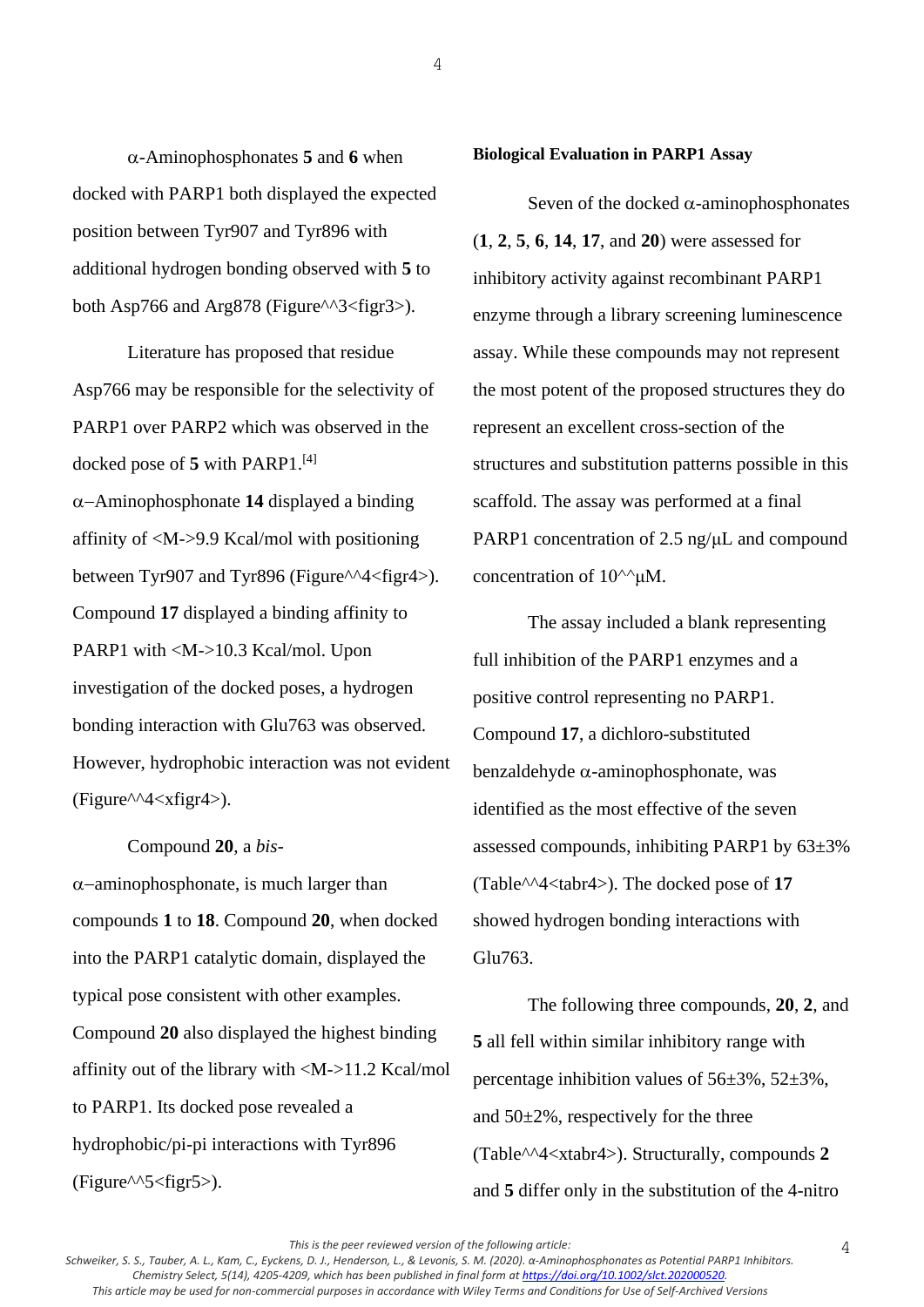versus a 3-ether group, and compound **20** being the bis  $\alpha$ -aminophosphonate form of compound 5. Compounds **2**, **5**, and **20** displayed very good binding affinities  $(-10.4,  10.6$  and  $< M$ ->11.2, respectively) *in silico* and all showed hydrogen bonding interactions.

The final three compounds assessed, compound **14** with a nitro substituted benzaldehyde  $\alpha$ -aminophosphonate, compound 6 with a bromine substituted amine  $\alpha$ aminophosphonate, and **1** an unsubstituted benzaldehyde  $\alpha$ -aminophosphonate appeared the least effective of the series, only inhibiting PARP1 by 31±1% for **6** and 32±1% for **1** (Table^^4<xtabr4>). Comparison of the assay results with the docked poses showed that compounds **14**, **6**, and **1** which had lower percent inhibition also displayed good binding affinities  $(-9.9, \langle M \rangle > 10.7$  and  $\langle M \rangle > 10.0$ , respectively) but they did not have any hydrogen bonding interactions only one hydrophobic/pi-pi interaction with Tyr907.

### **Conclusion**

−Aminophosphonates **1--23** were screened *in silico* for binding affinity and key residue interaction with PARP1. Compounds **1**, **2**, **5**, **6**, **14**, **17**, and **20** were then tested for inhibitory activity against PARP1 through a library

screening luminescence assay. Compound **17**, a dichloro-substituted benzaldehyde  $\alpha$ aminophosphonate, was identified as the most effective PARP1 inhibitor by inhibiting PARP1's by 63±3% at 10^^μM. Compound **20**, a bis- −aminophosphonate, was identified as a moderate PARP1 inhibitor with 56±3% inhibition at  $10^{\wedge\wedge}\mu$ M.

### **Experimental**

#### **Docking Studies**

The crystal structure of PARP1 (4ZZZ.pdb) was obtained from the Protein Data Bank (http://www.rcsb.org/pdb/). Prior to docking, the ligands were extracted from the crystal structure and water molecules were removed. The compounds were drawn in ChemDraw, which then it was exported to UCSF Chimera for structural editing and energy minimization. Edited molecules are then imported into PyRx for docking with the corresponding macromolecules from previous step. The docking pose was then saved as a .pdb then imported into Chimera along with the macromolecule for visualization.

#### **PARP1 Inhibition Assay**

Following the protocol outlined by the BPS Biosciences PARP1 chemiluminescent assay

*Schweiker, S. S., Tauber, A. L., Kam, C., Eyckens, D. J., Henderson, L., & Levonis, S. M. (2020). α‐Aminophosphonates as Potential PARP1 Inhibitors. Chemistry Select, 5(14), 4205-4209, which has been published in final form at [https://doi.org/10.1002/slct.202000520.](https://doi.org/10.1002/slct.202000520) This article may be used for non-commercial purposes in accordance with Wiley Terms and Conditions for Use of Self-Archived Versions*

*This is the peer reviewed version of the following article:*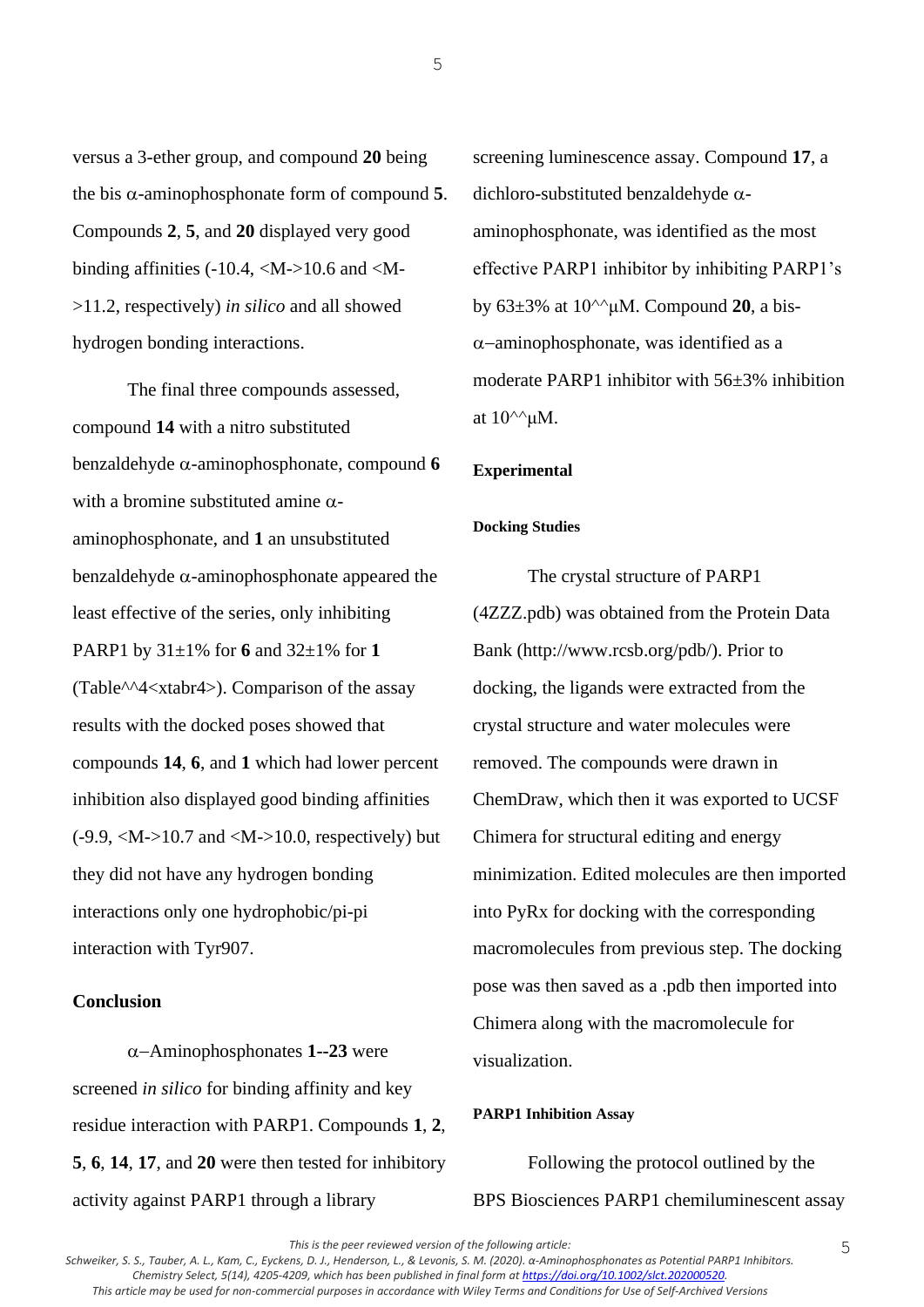kit, the compounds were prepared in dimethyl sulfoxide and diluted with PARP buffer and water to a stock concentration of 100^^μM (BPS Biosciences). For the PARP1 assay, 25 μL of master mixture (80% water, 10% concentrated PARP buffer, 10% Opti-PARP assay mixture), 20 μL PARP1 (2.5 ng/μL) and 5 μL of the diluted compounds were added to each of the histonesoaked wells for a final inhibitor concentration of  $10^{\text{A}}$ μM. Each sample was repeated in triplicates, along with a positive control containing no testsample and the blank sample containing no PARP1. The results were collected as luminesce before being adjusted to the blank and reported as a 100% minus the percentage of the mean positive control along with the standard error. This provided a value where 0%=positive control or no inhibition and 100%=blank or full inhibition.

### **Supporting information**

There is no supporting information with this document.

# **Conflict of Interest**

The authors declare no conflict of interest.

<lit1><jnl>S.^^S. Schweiker, A.^^L. Tauber, M.^^E. Sherry, S.^^M. Levonis, *MiniRev. Med. Chem.* **2018**, *18*), 1659--1669</jnl>. <lit2><jnl>R. Gupte, Z. Liu, W.^^L. Kraus, *Genes Dev.* **2017**, *31*, 101--126</jnl>.

6

- <lit3><jnl>M.^^F. Langelier, D.^^D. Ruhl, J.^^L. Planck, W.^^L. Kraus, J.^^M. Pascal, J. Biol, *Chem.* **2010**, *285*, 18877--18887</jnl>.
- <lit4><jnl>P.^^G. Jain, B.^^D. Patel, *Eur. J. Med. Chem.* **2019**, *165*, 198--215</jnl>.
- <lit5><jnl>C. Underhill, M. Toulmonde, H. Bonnefoi, *Ann. Oncol.* **2011**, *22*, 268--  $279$   $\frac{1}{10}$ .
- <lit6><jnl>H. Farmer, N. McCabe, C.^^J. Lord, A.^^N. Tutt, D.^^A. Johnson, T.^^B. Richardson, M. Santarosa, K.^^J. Dillon, I. Hickson, C. Knights, N.^^M. Martin, S.^^P. Jackson, G.^^C. Smith, A. Ashworth, *Nature* **2005**, *434*, 917--921</jnl>.
- <lit7><jnl>M. Klofers, J. Kohaut, I. Bendix, J. Herz, V. Boos, U. FelderhoffMuser, M. Dzietko, *BioMed Res. Int.* **2017**, *2017*, 11--  $22 \le$ /jnl>.
- <lit8><jnl>A. Peralta-Leal, J.^^M. Rodríguez-Vargas, R. Aguilar-Quesada, M.^^I. Rodríguez, J.^^L. Linares, M.^^R. de^^Almodóvar, F.^^J. Oliver, *Free Radic. Biol. Med.* **2009**, *47*, 13--26</jnl>.

<lit9><jnl>N.^^A. Berger, V.^^C. Besson, A.^^H. Boulares, A. Bürkle, A. Chiarugi,

*This is the peer reviewed version of the following article:* 

*Schweiker, S. S., Tauber, A. L., Kam, C., Eyckens, D. J., Henderson, L., & Levonis, S. M. (2020). α‐Aminophosphonates as Potential PARP1 Inhibitors. Chemistry Select, 5(14), 4205-4209, which has been published in final form at [https://doi.org/10.1002/slct.202000520.](https://doi.org/10.1002/slct.202000520) This article may be used for non-commercial purposes in accordance with Wiley Terms and Conditions for Use of Self-Archived Versions*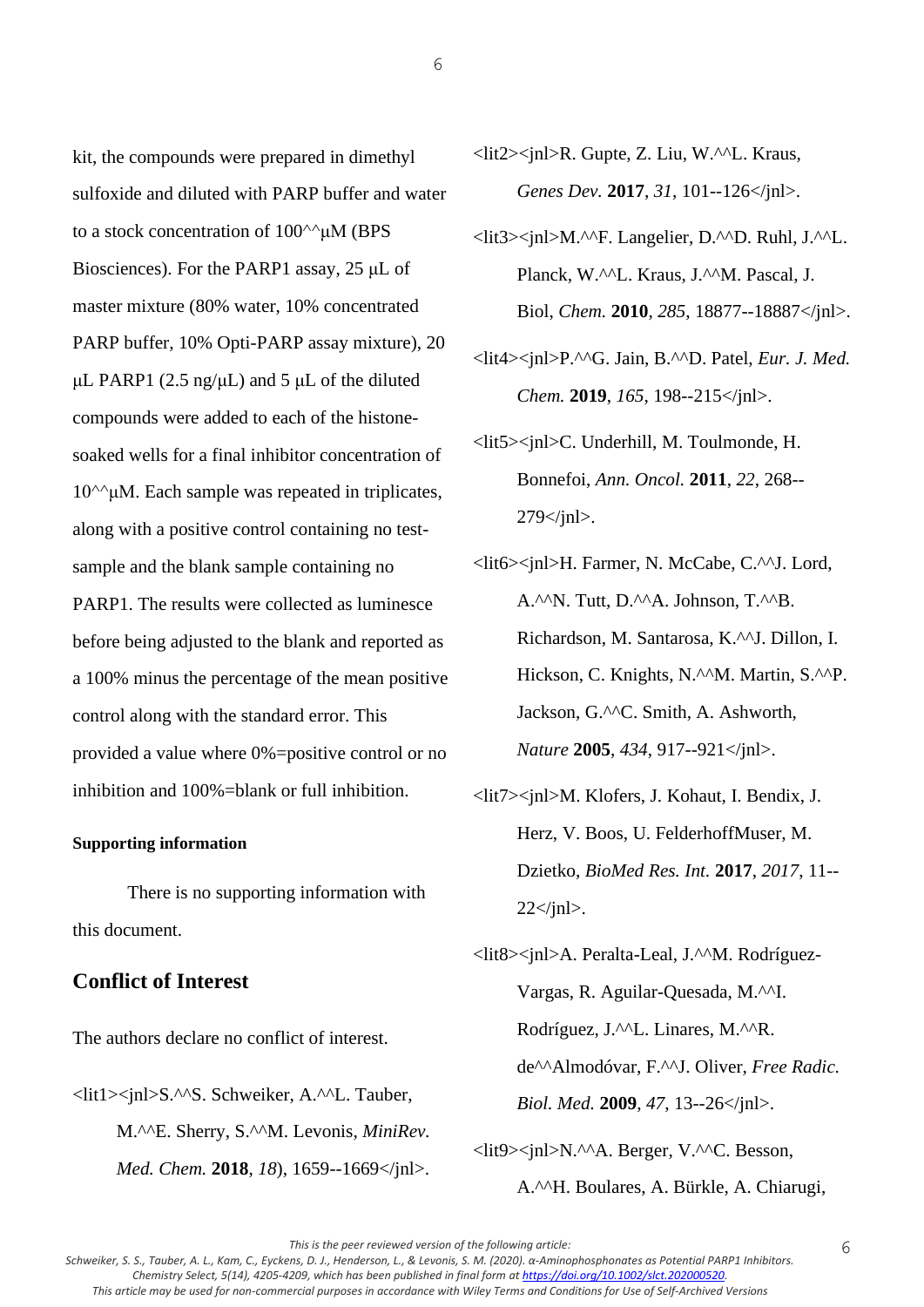- R.^^S. Clark, N.^^J. Curtin, S. Cuzzocrea, T.^^M. Dawson, V.^^L. Dawson, G. Haskó, L. Liaudet, F. Moroni, P. Pacher, P. Radermacher, A.^^L. Salzman, S.^^H. Snyder, F.^^G. Soriano, R.^^P. Strosznajder, B. Sümegi, R.^^A. Swanson,
- C. Szabo, *Br. J. Pharmacol.* **2018**, *175*, 192-  $-222 <$ /jnl>.
- <lit10><jnl>S.^^L. Edwards, R. Brough, C.^^J. Lord, R. Natrajan, R. Vatcheva, D.^^A. Levine, J. Boyd, J.^^S. Reis-Filho, A. Ashworth, *Nature* **2008**, *451*, 1111</jnl>.
- <lit11><jnl>N.^^V. Malyuchenko, E.^^Y. Kotova, O.^^I. Kulaeva, M.^^P. Kirpichnikov, V.^^M. Studitskiy, *Acta Naturae* **2015**, *7*, 27--37</jnl>.
- <lit12><jnl>Y. Karpova, C. Wu, A. Divan, M.^^E. McDonnell, E. Hewlett, P. Makhov, J. Gordon, M. Ye, A.^^B. Reitz, W.^^E. Childers, T. Skorski, V. Kolenko, A.^^V. Tulin, *Biochem. Pharmacol.* **2019**, *167*, 149-  $-162 \le \gamma$ jnl>.
- <lit13><jnl>C. Thomas, Y. Ji, N. Lodhi, E. Kotova, A.^^D. Pinnola, K. Golovine, P. Makhov, K. Pechenkina, V. Kolenko, A.^^V. Tulin, *EBioMedicine* **2016**, *13*, 90-- 98</jnl>.
- <lit14><jnl>D.^^J. Eyckens, L.^^C. Henderson, *RSC Advances* **2017**, *7*, 27900-- 27904</jnl>.
- <lit15><jnl>A.^^E. Lohning, S.^^M. Levonis, B. Williams-Noonan, S.^^S. Schweiker, *Curr. med. chem.* **2017**, *17*, 2023--40</jnl>.
- <lit16><jnl>S.^^S. Schweiker, S.^^M. Levonis, *Future Med. Chem*. **2020**, *12*, 469--  $71 \leq$ inl $>$ .
- <lit17><jnl>T.^^A. Hopkins, W.^^B. Ainsworth, P.^^A. Ellis, C.^^K. Donawho, E.^^L. Digiammarino, S.^^C. Panchal, V.^^C. Abraham, M.^^A. Algire, Y. Shi, A.^^M. Olson, E.^^F. Johnson, J.^^L. Wilsbacher, D. Maag, *Mol. cancer res.* **2019**, *17*, 409--  $419$   $\frac{\text{ln}}{2}$ .
- <lit18><other>European Medicines Agency, **2017**, *648982,* 1--122</other>.

Scheme<sup> $\wedge$ 1</sup> Synthesis of the αaminophosphonate scaffold, derived from an amine (in red), aldehyde (in blue) and the diphenylphosphite (in black).

Figure<sup> $\wedge$ 1</sup> Known PARP1 inhibitor Olaparib<sup>®</sup> and Nicotinamide adenine dinucleotide (NAD<sup>+</sup>) chemical structure.

Figure<sup> $\wedge$ 2 Compound **1** (blue, LHS) and</sup> compound **2** (purple/grey, RHS) docked into the catalytic domain of PARP1 with binding affinities

*This is the peer reviewed version of the following article:*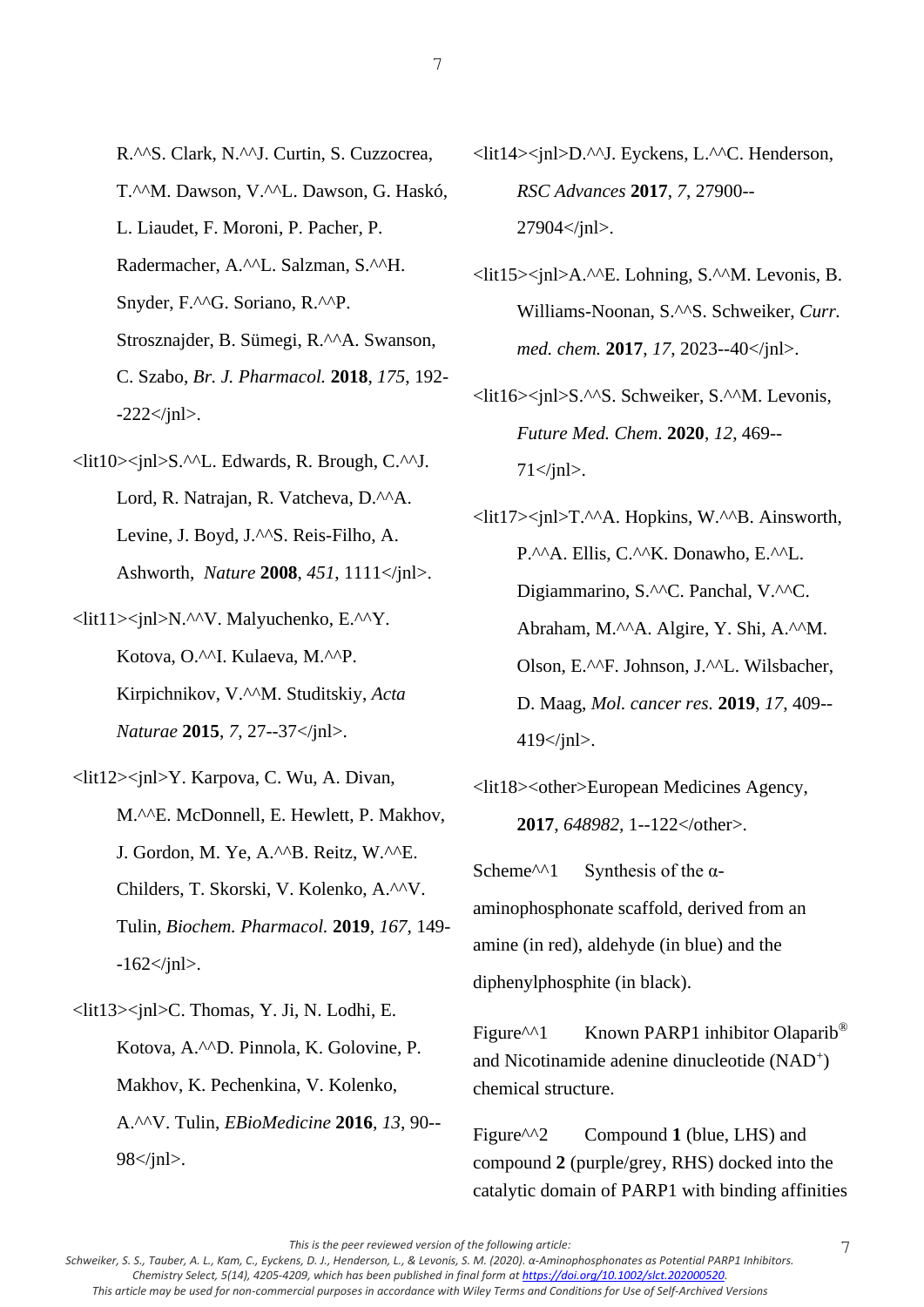*Schweiker, S. S., Tauber, A. L., Kam, C., Eyckens, D. J., Henderson, L., & Levonis, S. M. (2020). α‐Aminophosphonates as Potential PARP1 Inhibitors. Chemistry Select, 5(14), 4205-4209, which has been published in final form at [https://doi.org/10.1002/slct.202000520.](https://doi.org/10.1002/slct.202000520) This article may be used for non-commercial purposes in accordance with Wiley Terms and Conditions for Use of Self-Archived Versions*

 $(-10.0$  Kcal/mol and  $|M>>10.4$  Kcal/mol respectively) binding interactions included being positioned between the Tyr902 and His862 with hydrogen bonding to residue His862 observed for compound **2**.

Figure<sup> $\land$ 3</sup> Compound **5** (Orange, LHS, binding affinity <M->10.6 Kcal/mol) and **6** (blue, RHS, binding affinity <M->10.7 Kcal/mol) in PARP1. Both compounds displaying the key position between residues Tyr907 and Tyr896. Compounds **5** also displayed hydrogen bonding with Arg878 (displayed in red).

Figure<sup> $\land$ 4 Compound **14** (hot pink, LHS, <M-</sup> >9.9 Kcal/mol) docking into PARP1 with typical binding interactions with Tyr907. Compound **17** (purple, RHS, binding affinity  $\langle M - 10.3 \rangle$ Kcal/mol) docked into PARP 1 catalytic domain with hydrophobic binding interactions sandwiching the compound between the Tyr907 and Tyr896 residues and hydrogen bonding to Glu763 (displayed in red).

Figure<sup> $\wedge$ 5 Compound 20 (green) docked into</sup> the PARP1 catalytic domain. Binding interactions Pi with Tyr896. Both were also positioned between the Tyr907 and Tyr896 residues.

Table<sup> $\land$ 1</sup> Structure and docking results of substituted amine  $\alpha$ -aminophosphonates 1 to 11. Binding affinity (Kcal/mol), hydrogen bonding (HB) interactions and hydrophobic/pi-pi (Pi) interactions are reported for docking with PARP1.

<forr3>



|                | $Cpd R_1R_2$         | $R_3$     |   | <b>Binding</b><br>$R_4$ affinity<br>(Kcal/mol) <sup>[a]</sup> and type <sup>[b]</sup> | <b>Binding</b><br>Interactions                       |
|----------------|----------------------|-----------|---|---------------------------------------------------------------------------------------|------------------------------------------------------|
| $\mathbf{1}$   | H H                  | H         |   | $H -10.0$                                                                             | Pi Tyr907                                            |
| $\overline{2}$ | H OEt                | H         |   | $H -10.4$                                                                             | HB His862<br>Pi Tyr907                               |
| 3              | H H                  | $F_{-}$   |   | $H -10.3$                                                                             | HB Glu763<br>Pi Tyr907                               |
| 4              | H H                  | Cl        |   | $H - 10.4$                                                                            | Pi Tyr907                                            |
| 5              | H H                  |           |   | $NO2 H -10.6$                                                                         | HB Arg878<br>$(x3)$ HB<br>Asp766 Pi<br><b>Tyr907</b> |
| 6              | Br H                 | H         |   | $H -10.7$                                                                             | Pi Tyr907                                            |
| 7              | H H                  |           |   | $CO2HH -10.8$                                                                         | HB Ser904<br>Pi Tyr907                               |
| 8              | H H                  | <b>OH</b> | H | $-10.2$                                                                               | HB Asp766<br>Arg878 Pi<br><b>Tyr907</b>              |
| 9              | H Cl                 |           |   | H H -10.3                                                                             | No Evident<br>Interaction                            |
| 10             | $HCF_3$ H H -11.1    |           |   |                                                                                       | Pi Tyr896<br><b>Tyr907</b>                           |
| 11             | $H CF_3 H CF_3-11.6$ |           |   |                                                                                       | Pi Tyr907                                            |

 $^{[a]}$  Determined computationally;  $^{[b]}$  HB=Hydrogen Bond; Pi=pi-pi interaction

Table<sup> $\land \land$ 2 Structure and docking results of</sup> substituted benzaldehydes α-aminophosphonates **12** to **17**. Binding affinity (Kcal/mol), hydrogen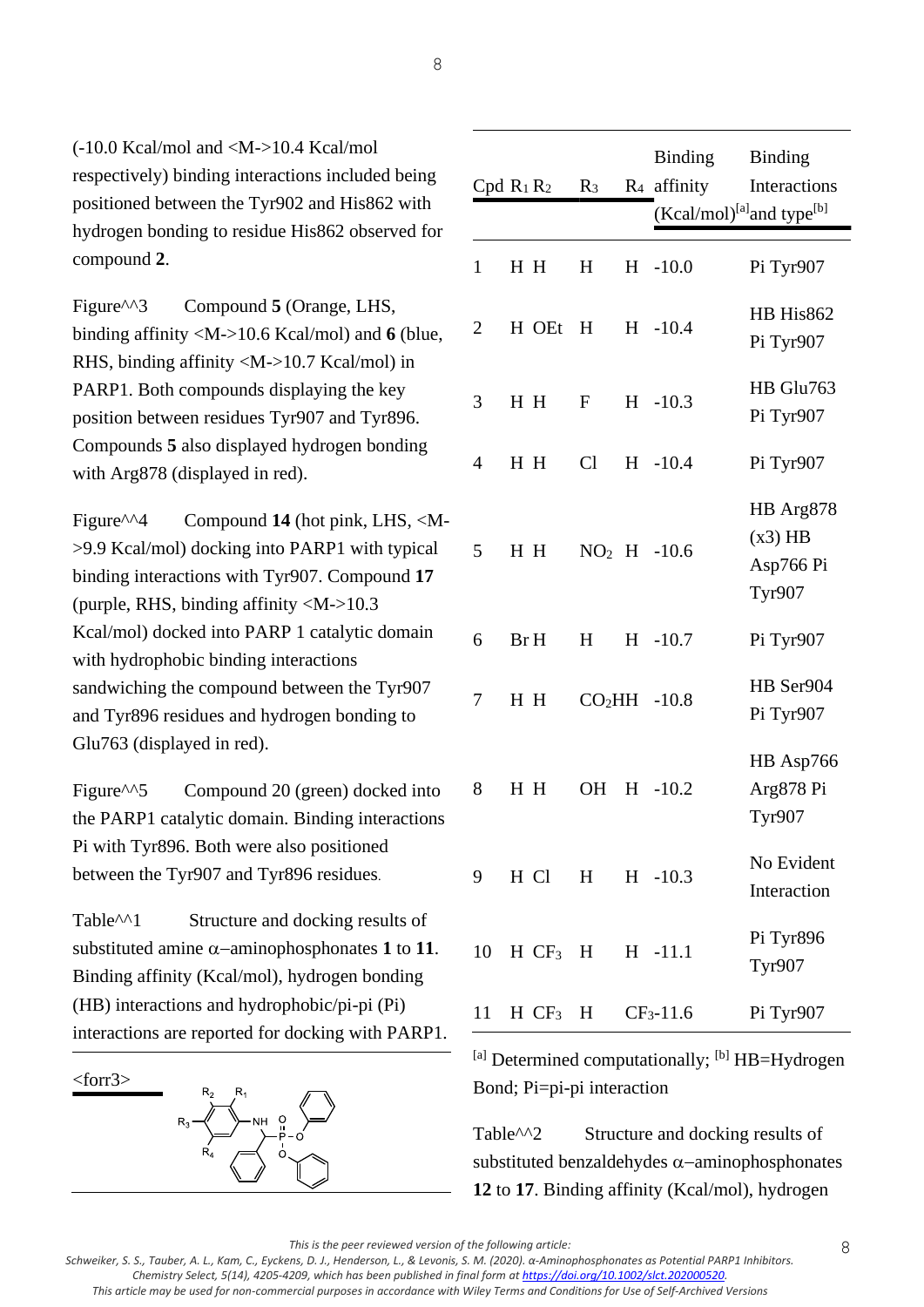bonding (HB) interactions and hydrophobic/pi-pi (Pi) interactions are reported for docking with PARP1.

<forr1>

|    |  | <b>Binding</b><br>$Cpd R_1 R_2R_3 R_4$ affinity<br>(Kcal/mol) <sup>[a]type[b]</sup> | <b>Binding</b><br>Interactions and |
|----|--|-------------------------------------------------------------------------------------|------------------------------------|
| 12 |  | $H$ H CH <sub>3</sub> H -10.5                                                       | Pi Tyr907,<br><b>Tyr896</b>        |
| 13 |  | $H$ H Br $H$ -10.2                                                                  | Pi Tyr907                          |
|    |  | 14 H H NO2H -9.9                                                                    | Pi Tyr907                          |
| 15 |  | $H$ HF $H$ -10.8                                                                    | Pi Tyr907                          |
| 16 |  | OHH H H-10.5                                                                        | Pi Tyr907,<br><b>Tyr896</b>        |
| 17 |  | H CICI H-10.3                                                                       | HB Glu763                          |
| 18 |  | H H H H -10.6                                                                       | HB Tyr896 Pi<br>Tyr907             |

 $^{[a]}$  Determined computationally;  $^{[b]}$  HB=Hydrogen Bond; Pi=pi-pi interaction

Table<sup> $\land$ 3</sup> Structure and docking results of bis-−aminophosphonates **19** to **23**. Binding affinity (Kcal/mol), hydrogen bonding (HB) interactions and hydrophobic/pi-pi (Pi) interactions are reported for docking with PARP1.

<sup>&</sup>lt;forr2>

|                          | Binding                                         | <b>Binding</b>   |
|--------------------------|-------------------------------------------------|------------------|
| Cpd $R_1$ $R_2$ affinity |                                                 | Interactions and |
|                          | $(Kcal/mol)$ <sup>[a]</sup> type <sup>[b]</sup> |                  |

| 19  | $H$ $H$ $-10.2$                       | HB Asp766 Pi<br><b>Tyr907</b> |
|-----|---------------------------------------|-------------------------------|
| 20  | $NO2$ NO $-11.2$                      | Pi Tyr896                     |
| 21  | $Br -10.9$<br>Br                      | No Evident<br>Interaction     |
| 22. | CH <sub>3</sub> CH <sub>3</sub> -10.3 | No Evident<br>Interaction     |
| 23  | $CH_3$ H $-10.4$                      | Pi Tyr907                     |

 $^{[a]}$  Determined computationally;  $^{[b]}$  HB=Hydrogen Bond; Pi=pi-pi interaction

Table<sup> $\land \land$ 4 Percentage inhibition data of  $\alpha$ -</sup> aminophosphonates (**1**, **2**, **5**, **6**, **14**, **17**, and **20**) and previously reported  $IC_{50}$  of common PARP1 inhibitors Olaparib, Rucaparib, Veliparib and Talazoparib<sup>[17]</sup> and Niraprib<sup>[18]</sup>. Luminescence values are adjusted to the blank sample (full inhibition) and shown as a percentage inhibition.  $(n=3, \pm$  SEM). All tested compounds were significantly different from both the positive control and blank ( $p < 0.0001$ ).

| Compound | PARP1% inhibition or $IC_{50}$ |
|----------|--------------------------------|
| 1        | $32\% \pm 1\%$                 |
|          |                                |
| 2        | $52\% \pm 3\%$                 |
| 5        | $50\%~\pm 2\%$                 |
| 6        | $31\% \pm 1\%$                 |
| 14       | $46\% + 2\%$                   |
| 17       | $63\% + 3\%$                   |

9

*This is the peer reviewed version of the following article:* 

*Schweiker, S. S., Tauber, A. L., Kam, C., Eyckens, D. J., Henderson, L., & Levonis, S. M. (2020). α‐Aminophosphonates as Potential PARP1 Inhibitors. Chemistry Select, 5(14), 4205-4209, which has been published in final form at [https://doi.org/10.1002/slct.202000520.](https://doi.org/10.1002/slct.202000520) This article may be used for non-commercial purposes in accordance with Wiley Terms and Conditions for Use of Self-Archived Versions*